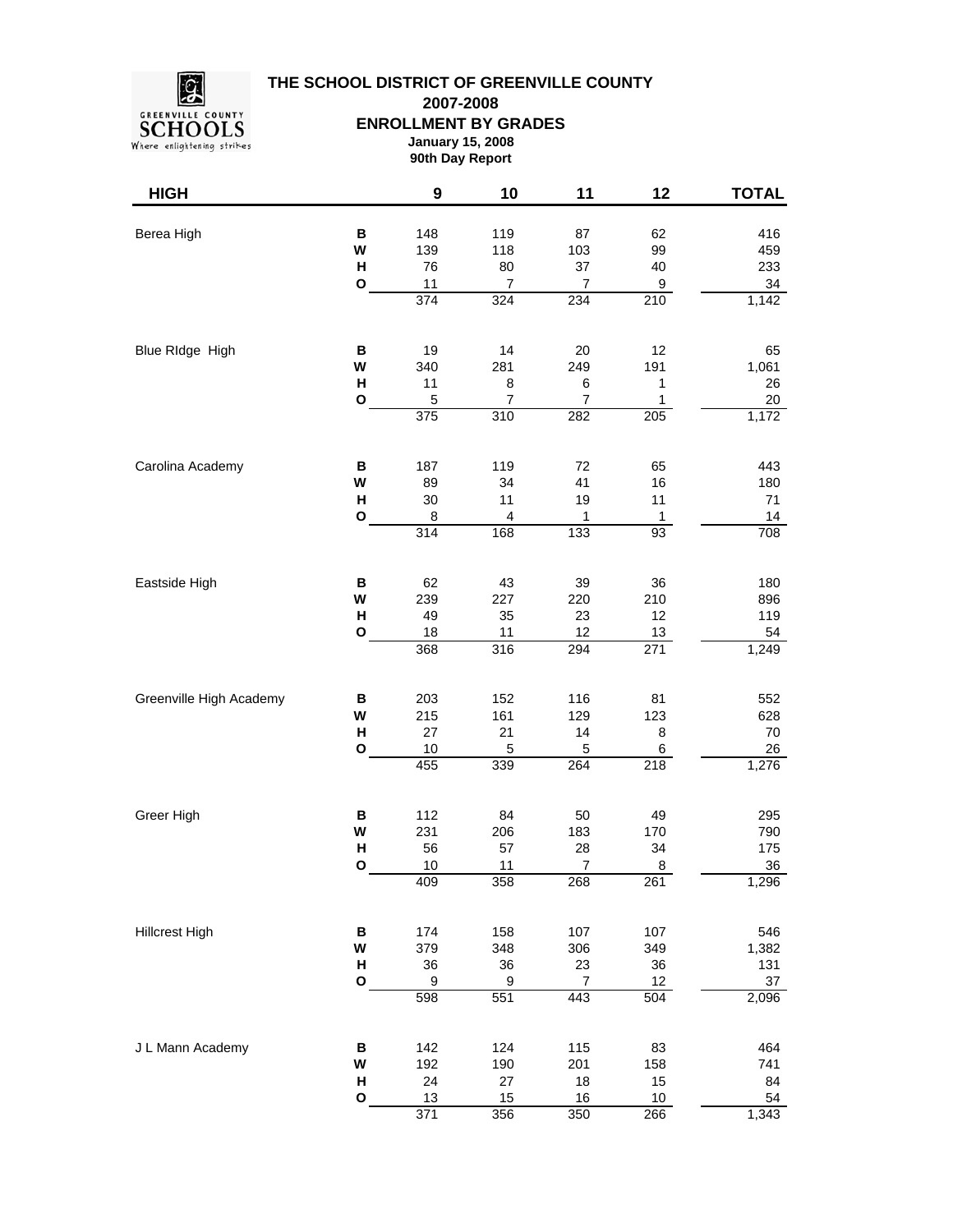

## **THE SCHOOL DISTRICT OF GREENVILLE COUNTY**

**2007-2008**

**ENROLLMENT BY GRADES**

**January 15, 2008 90th Day Report**

| <b>HIGH</b>                |              | $\boldsymbol{9}$       | 10                 | 11                  | 12                       | <b>TOTAL</b>    |
|----------------------------|--------------|------------------------|--------------------|---------------------|--------------------------|-----------------|
| Mauldin High               | в            | 168                    | 129                | 96                  | 120                      | 513             |
|                            | W            | 401                    | 396                | 324                 | 357                      | 1,478           |
|                            | $\mathsf{H}$ | 57                     | 48                 | 41                  | 42                       | 188             |
|                            | O            | 22                     | 35                 | 31                  | 22                       | 110             |
|                            |              | 648                    | 608                | 492                 | $\overline{541}$         | 2,289           |
| Riverside HIgh             | в            | 47                     | 45                 | 37                  | 23                       | 152             |
|                            | W            | 360                    | 327                | 293                 | 263                      | 1,243           |
|                            | Н            | 38                     | 30                 | 13                  | 25                       | 106             |
|                            | O            | 20                     | 24                 | 24                  | 14                       | 82              |
|                            |              | 465                    | 426                | 367                 | 325                      | 1,583           |
| Southside High             | В            | 213                    | 175                | 135                 | 123                      | 646             |
|                            | W            | 74                     | 46                 | 26                  | 28                       | 174             |
|                            | н            | 29                     | 21                 | $\overline{7}$      | $\mathbf 5$              | 62              |
|                            | $\mathbf{o}$ | 26<br>$\overline{342}$ | 17                 | 12<br>180           | 12                       | 67<br>949       |
|                            |              |                        | 259                |                     | 168                      |                 |
| <b>Travelers Rest High</b> | B            | 78                     | 56                 | 39                  | 22                       | 195             |
|                            | W            | 379                    | 243                | 199                 | 175                      | 996             |
|                            | н<br>O       | 17<br>9                | 12                 | $\overline{c}$<br>5 | $\mathbf 5$              | 36              |
|                            |              | 483                    | 1<br>312           | 245                 | 2<br>204                 | 17<br>1,244     |
| Wade Hampton High          |              |                        |                    |                     |                          |                 |
|                            | В<br>W       | 110<br>240             | 89<br>245          | 64<br>211           | 49<br>186                | 312<br>882      |
|                            | н            | 56                     | 40                 | 18                  | 12                       | 126             |
|                            | $\mathbf{o}$ | 13                     | $\boldsymbol{9}$   | 15                  | 12                       | 49              |
|                            |              | 419                    | 383                | $\overline{308}$    | 259                      | 1,369           |
| Washington Center          | В            | 3                      | $\mathbf{1}$       | 10                  | $\overline{\mathbf{c}}$  | 16              |
|                            | W            | 6                      | 3                  | 21                  | $\boldsymbol{2}$         | 32              |
|                            | H            |                        | L,                 |                     |                          |                 |
|                            | O            | 9                      | 4                  | 31                  | $\overline{\mathcal{A}}$ | 48              |
|                            |              |                        |                    |                     |                          |                 |
| Woodmont High              | В            | 161                    | 110                | 103                 | 85                       | 459             |
|                            | W            | 346                    | 256                | 197                 | 173                      | 972             |
|                            | н            | 24                     | 16                 | 21                  | 8                        | 69              |
|                            | $\mathbf{o}$ | 15<br>546              | $\,$ 5 $\,$<br>387 | $\mathbf 5$<br>326  | $10$<br>276              | $35\,$<br>1,535 |
|                            |              |                        |                    |                     |                          |                 |
|                            | В            | 1,827                  | 1,418              | 1,090               | 919                      | 5,254           |
|                            | W            | 3,630                  | 3,081              | 2,703               | 2,500                    | 11,914          |
|                            | Н            | 530                    | 442                | 270                 | 254                      | 1,496           |
| <b>HIGH SCHOOL TOTALS</b>  | $\mathbf{o}$ | 189<br>6,176           | 160<br>5,101       | 154<br>4,217        | 132<br>3,805             | 635<br>19,299   |
|                            |              |                        |                    |                     |                          |                 |

Note: This summary does not include charter schools.